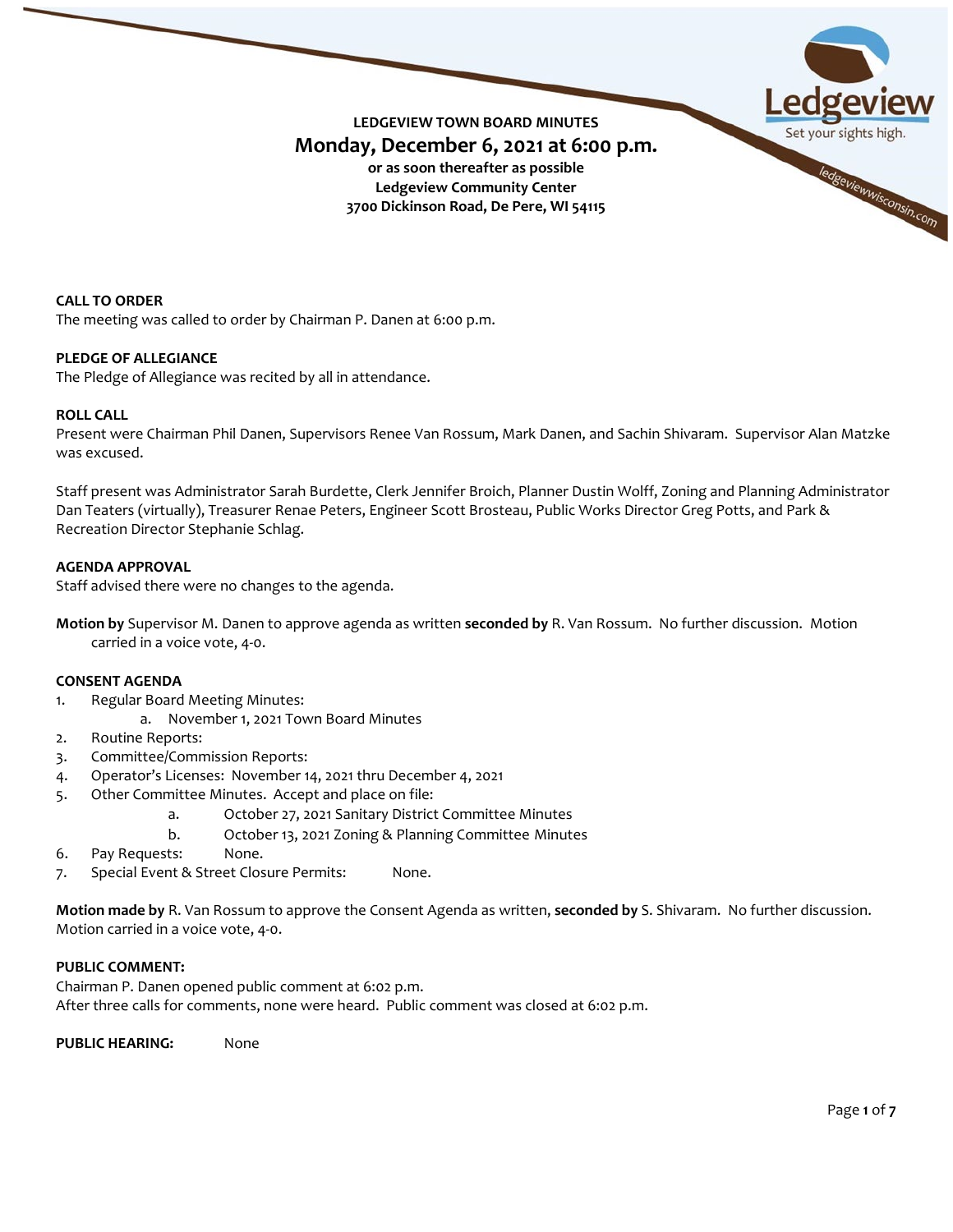#### **FIRE DEPARTMENT NEW BUSINESS:**

- 1. **Accept** Resignation from Fire Chief Guns.
	- Clarification was made by Chairman P. Danen stating the Tom Guns will still remain a member of the fire department, but will no longer be chief.

**Motion made by** P. Danen to accept resignation from Chief Guns as appointed Fire Chief, **seconded by** S. Shivaram. No further discussion. Motion carried in a voice vote 4-0.

2. **Recommendation to approve** Agreement for Services between Fire & Industrial Response Enterprises, LLC (Fire, LLC) and the Town of Ledgeview for interim fire chief services.

**Motion made by** R. Van Rossum to accept the agreement between the Town of Ledgeview and Fire, LLC for interim fire chief services. **Motion seconded by** M. Danen. No further discussion, carried in a voice vote 4-0.

3. **Appointment of** Chris Hohol as Acting Fire Chief.

Staff advised that the Oath was administered and made effective on November 24, 2021.

**Motion made by** P. Danen to appoint Chris Hohol as Acting Fire Chief, **seconded by** M Danen. No further discussion, carried in a voice vote 4-0.

4. **Recommendation to approve** Agreement between the Town of Ledgeview and Morrison Fire Department, creating and proving the Automatic Aid Agreement for Fire Protection and Other Emergency Services.

**Motion made by** S. Shivaram to approve the Agreement with Morrison Fire Department for Automatic Aid, **seconded by** M Danen. No further discussion, carried in a voice vote 4-0.

5. **Recommendation to amend** various sections of the Bylaws, Rules, and Regulations of the Ledgeview Fire Department. Staff explained that this action stems from the related fire study conducted by McGrath Consulting that listed a series of priorities that the Town Board had to undertake. Many of the priorities identified relate to governance, human resources, staffing and training. Rescinding the current Fire Department By-laws will address many of these concerns as items in the Bylaws are also addressed in the Ledgeview Employee Handbook. This would also authorize the Interim Fire Chief and the Town Administrator to implement the priorities listed from the McGrath Fire Study.

**Motion made by** M. Danen to rescind the Bylaws, Rules, and Regulations of the Ledgeview Fire Department. **Motion seconded by** R. Van Rossum. No further discussion. Motion carried in a voice vote 4-0.

# **ZONING & PLANNING:**

1. **Discuss and act on** a Building, Site, and Operations Plan request by Terry Smits (owner) to install a garage door, fence in the outdoor alcohol area, and make parking lot improvements at parcel D-121, located at 3361 Main Street on the NW corner of Main Street/CTH R and Wall Street/Elmview Road.

> Staff presented stating the owner of Terry's Wall Street Pub is requesting to add an overhead door to the existing building and to establish a fenced-in outdoor patio for alcohol sales, revise the existing parking lot, and add landscaping on and adjacent to the property.

> WisDOT is requiring the closure of the driveway access to this site from Wall Street for safety reasons and in preparation for a planned highway re-route and roundabout installation at the intersection. WisDOT is also requiring that they remove their paved areas from the right-of-way.

> ZPC recommend approval to Town Board with recommendations. Revised plans have been submitted that address all of the conditions.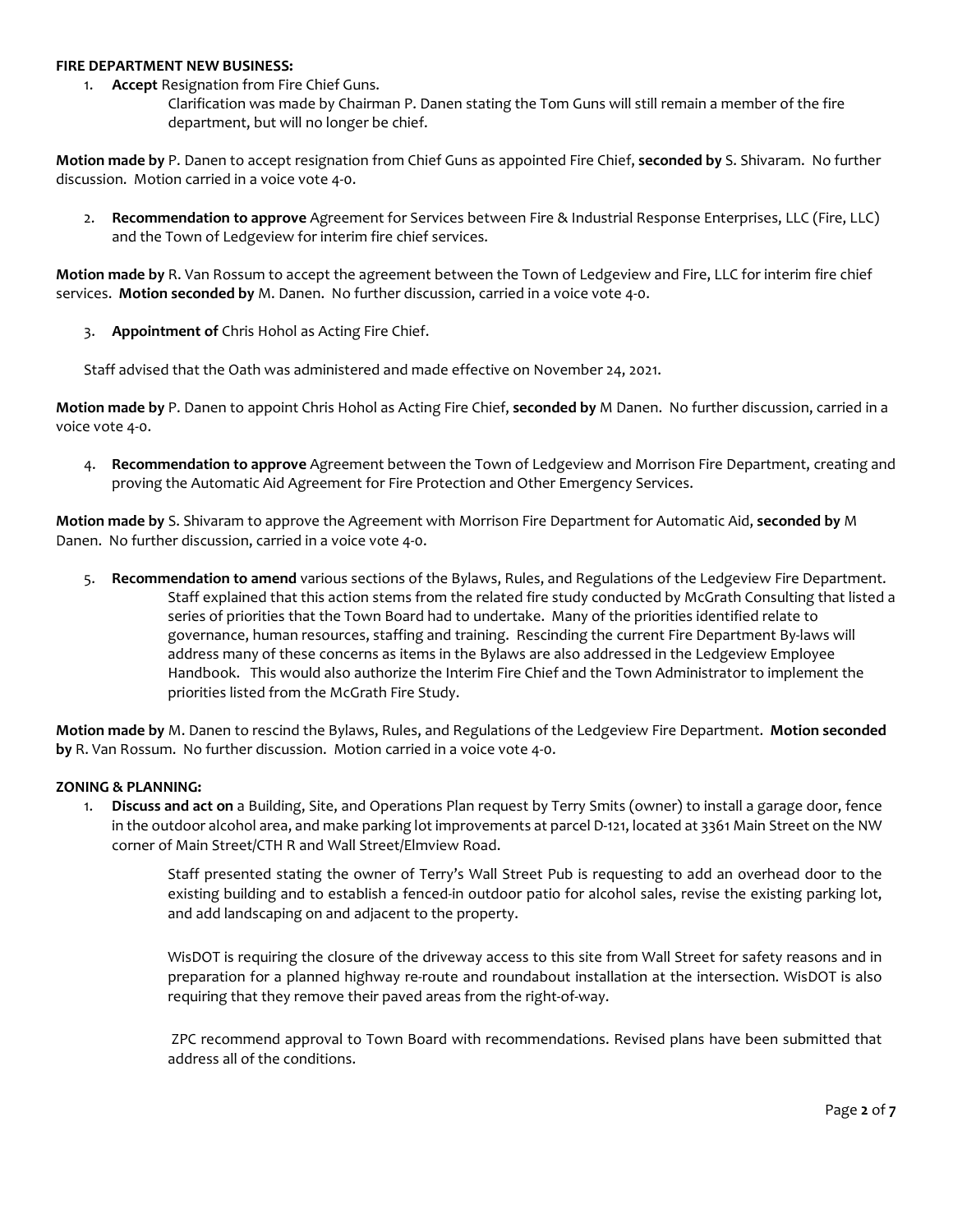**Motion made by** P. Danen to approve the Building, Site and Operations Plan for 3361 Main Street on the NW corner of parcel D-121 to install a garage door, fence in the outdoor alcohol area and parking lot improvements with the following conditions:

- 1. Site Plan Revision showing:
	- a. A 4-foot open fence to be noted on the plan with a fence elevation.
	- b. A 5-foot wide vegetative strip between the parking lot pavement and the right-of-way (as an extension of the restoration areas).
	- c. Closure of the driveway access to Wall Street, and related restoration, as specified by WisDOT.
- 2. Determination by the Town if a removable fence for the patio is permitted but that removable fence MUST be anchored.

**Motion seconded by** R. Van Rossum. No further discussion. Motion carried in a voice vote, 4-0.

2. **Discussion and act on** a request by Garritt Bader (owner) for a Building, Site, and Operations Plan Application for Olde School Square, parcel D-1601 through D-1622. Specifically located at 2200 Dickinson Road Unit 18 for an 1,879 sq. ft. building for a studio and salon.

Staff presented stating Zoning and Planning Commission approved the petitioner's mixed-use request back in April for building units 18 through 20 of Olde School Square. Due to construction costs petitioner is applying for a single unit commercial development. The Olde School Square Condominium Plat needs to be updated as a condition of this Building, Site and Operations Plan.

Parking is a shared, common element within Olde School Square and the Condominium Association is responsible for the pavement and curb and gutter of the parking lot. Historically, the Association has been doing this piecemeal by paving areas adjacent to each additional building.

It is now required that the Condominium Association meet its agreed-to-terms and pave the entire area adjacent to the unit, extending west to the existing north/south parking lot, to ensure parking is available for all existing and future developments.

Mr. Bader voiced concern that the stipulation was being put on him and this development by saying his occupancy couldn't be granted without the paving of the lot and asked for consideration and flexibility in this matter. Mr. Bader advised the Town Board that he has already reached out to Mr. Smet and the Condo Association asking for help with this and reassured the Board that he will do everything he can do to accommodate this request.

The Board advised that the Condominium Association has to follow through with the original agreement in getting the lot paved; ergo the occupancy for Unit 18 is going to be tied to getting this portion of the agreement fulfilled and the lot paved.

**Motion made by** Chairman P. Danen to approve the Building, Site, and Operations Plan for 2200 Dickinson Road Unit 18 with the following conditions set forth by Zoning and Planning Commission, along with a minor change to **condition number 6:**

- 1. Site Plan revision showing the A/C unit located on the top of the building screened by a roof parapet.
- 2. Site Plan revision providing sidewalk width dimensions and all other applicable dimensions.
- 3. Revised landscape plan showing foundation plantings and identifying the specific plant and tree types and dimensions.
- 4. Updated lighting details and photometric plan showing 0.5 foot-candles maximum at the north property line.
- 5. Signage to be submitted separately for permit approval by staff.
- 6. The first lift of asphalt and curb and gutter for the common element parking areas adjacent to this unit extending west to the existing north/south parking lot to be installed by the **PRIOR** to the issuance of occupancy of Unit 18.
- 7. Brown County approval of an updated Condominium Plat and Declarations.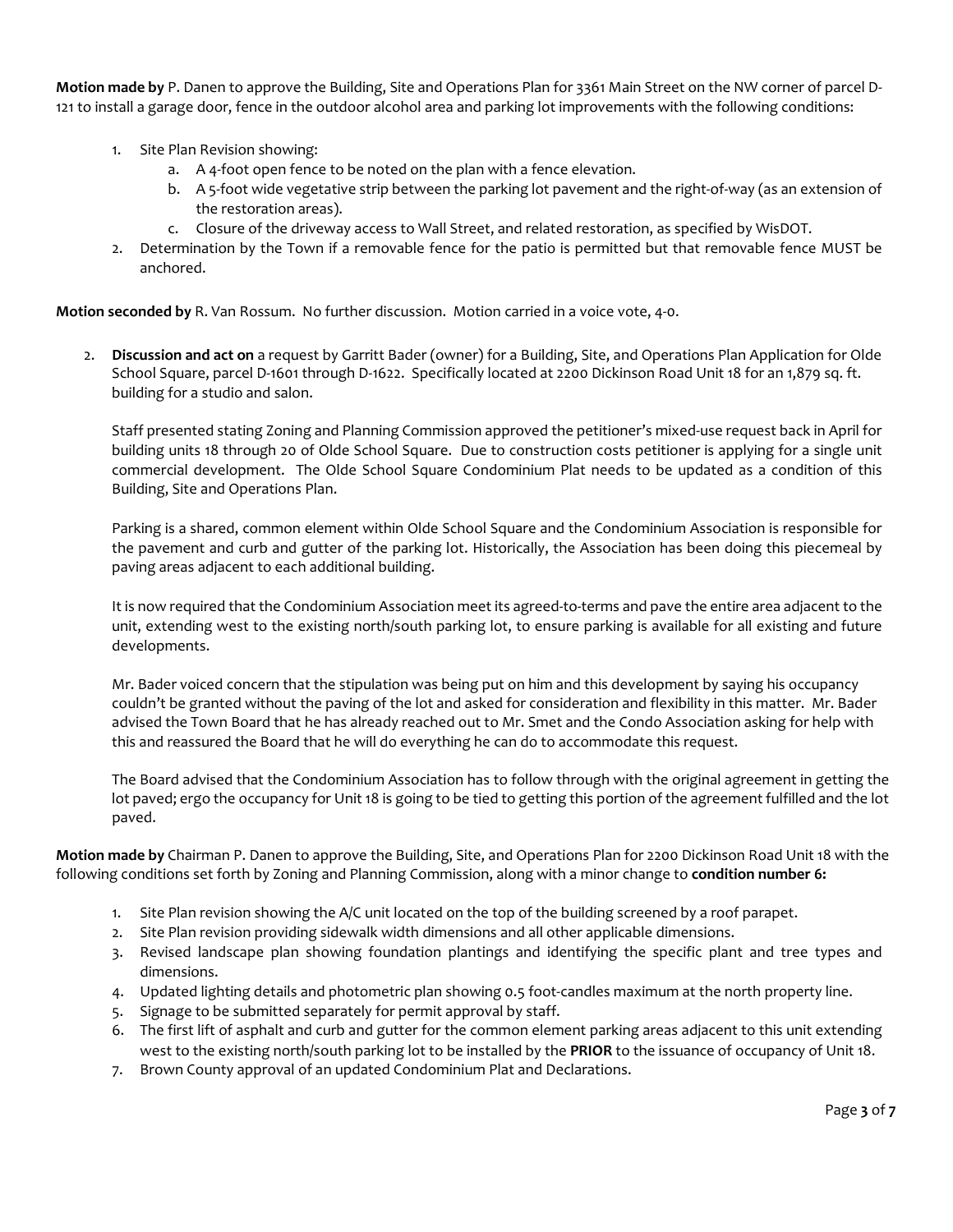**Motion seconded by** S. Shivaram. No further discussion. Motion carried in a voice vote, 4-0.

# **OLD BUSINESS:**

1. **Continued discussion** for Cocoon Brewing, on the request for approval on a Building, Site, and Operations Plan request by Todd Hietpas, Performa Inc. on behalf of Mike Walters (owner) to construct a brewery and taproom at parcel D-375-5, located on the NW corner of CTH GV/ Monroe Road and Kaftan Road.

Staff presented the revised elevations for the east and southern portion of this development which included the addition of floor-to-ceiling windows in the north end by the bar / taproom. It also included spandrel windows that were added to the panel on the south end. These windows are not transparent, and in the opinion of the staff, seemed incompatible with the rest of the design.

Discussion was had between the Board and the Developer asking if the spandrel windows offered any function, to which the owner responded that they did not serve a purpose as there were in the warehouse space of the Brewery. The Board asked what kind of a difference it would be if more transient windows were added towards the top portion of the panels vs. having the darken out spandrel windows.

The Board suggested that they would like to see the logo placed in the middle of the building. The owner advised that they would be willing to add their logo on one of the middle panels and display an illuminating light on that logo throughout the night.

Staff reminded the Board that the site plan was already approved at the previous meeting with the exception of this east elevation.

Supervisory S. Shivaram started to make a motion to approve east elevation as presented with the option to remove two square windows if they want. As Supervisor R. Van Rossum was about to second that motion, Supervisor M. Danen spoke simultaneously stating he wanted to amend the motion that was on the table. Supervisor M. Danen thinks the two square windows add value to the property and would like to see them stay as long as they were functional.

Chairman P. Danen clarified what the motion actually will be.

**Motion made by** S. Shivaram to approve the east elevation as presented and specified that the two square windows needed to be functional in some way. **Motion seconded by** Supervisor R. Van Rossum. No further discussion. Motion carried in unanimous voice vote, 4-0.

# **NEW BUSINESS:**

1. **Request from** Ryan Radue, Developer on behalf of J&A Lakeside Properties, LLC consideration by the Town to finance the construction of right-of-way and related utilities for Grand Ridge Estates First & Second Addition plats.

Staff presented stating the preliminary plat for the first addition of Grand Ridge Estates was approved in early 2020. The first addition does not include a second access to CTH X, something the Board was calling for. The second addition preliminary plat includes a second access to CTH X and was approved by the Town Board at the May 18, 2021 meeting.

In anticipation of constructing both additions at once, the Developer has made a request to the Town Board to finance public improvements in the (estimated) amount of \$2,930,000. The proposal would call for the Town to issue general obligation debt and payment would be received from the Developer through special assessments due at the time of each lot sale.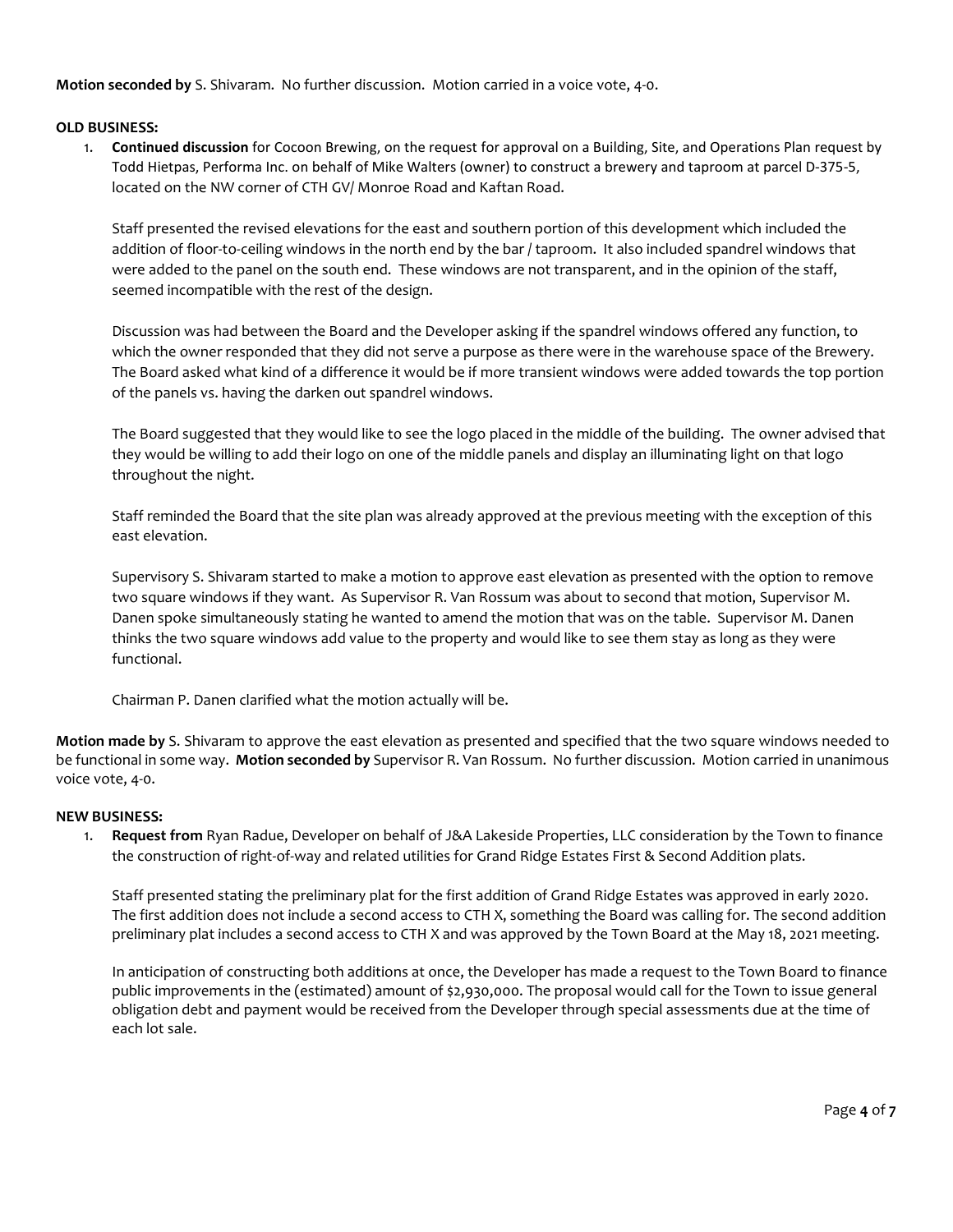The proposed subdivisions will supply the much needed connection to CTH X allowing residents to exit via Wayne Ln instead of Oak Ridge Cr. The subdivisions will also provide connectivity for both vehicular and pedestrian traffic as well as increase the Town's tax base.

The Grand Ridge first and second additions will create approximately 54 lots. The Town currently has 257 available subdivision lots, of which 62 belong to Stone Fence Preserve, the only other subdivision under obligation to the Town.

The Town's debt limit is 5% of its annual equalized value. The Town's 2021 equalized value is \$1,227,519,300 allowing for a debt limit of \$61,375,965. The Town has outstanding debt of \$37,648,354 or **61%** of its allowable limit. The Town will retire about \$1.7 million in principal in 2022. Per the 2022 CIP, it is not the Town's intention to issue new debt until 2023.

Staff contacted Jeff Belongia, the Town's financial advisor, to discuss the impact of new debt to the Town's debt rating. During the recent refunding process, the Town was again rated at "AA" by Standard & Poors. However, the rating report included cautions regarding the Town's recent trend toward fund balances lower than policy, high frequency of debt issues, and the high carrying costs of those issues (due to our aggressive payment schedules). Staff discussed the Standard & Poors findings with Mr. Belongia and, in light of how the Board is addressing the fund balance, aggressively retiring debt, and the increase in the Town's assessed value, Mr. Belongia assured us that the Town has "good credit" and wouldn't be downgraded for issuing this debt.

The Board would like staff to gather more information and projections, as well as gathering other municipalities' debt ratio. They would also like staff to find out what the threshold is for doing some platting vs. the entire project.

**Motion made by** Chairman P. Danen to table this discussion and wait for more information from staff. Item is to be placed on the next agenda. **Motion seconded by** M. Danen. No further discussion. Motion carried a voice vote, 4-0.

- 2. **Review and take action on** the annual Quarry and Blasting Permits Renewals.
	- a. Scott Construction: Annual Quarry Permit & Annual Blasting Permit
	- b. Kocken Stone Products: Annual Quarry Permit & Annual Blasting Permit
	- c. Northeast Asphalt: Annual Quarry Permit & Annual Blasting Permit

Staff presented the permits making note that there are changes in ownership of the Bulanger quarry and the future change in ownership of the Scott Construction quarry on CTH MM. The Bulanger quarry was purchased by NEA Asphalt and the Scott Construction quarry is in the process of being sold. The future owners of the Scott Construction quarry are working on a Conditional Use Permit (CUP) that will be reviewed by the ZPC later this month. Many of the quarrying details will be reviewed during the CUP approval process. The other sites will be operating as they did the year prior.

**Motion made by** Chairman P. Danen to approve with the exception of Scott Construction, pending confirmation from Zoning Administration as to if the sale of the business goes through. **Motion seconded by** R. Van Rossum. No further discussion. Motion carried in a voice vote, 4-0.

3. **Request for approval** to purchase the iamGIS Asset Management Software.

Staff presented stating the purchase of iamGIS Asset Management will increase record keeping and supply staff with the tools to not only track our assets but plan for the replacement and repair of our assets. Staff will also be able to generate needed reports for the WDNR and track the maintenance of our equipment across multiple departments which overall will make for better budgeting and work plan.

**Motion made by** S. Shivaram to approve purchase of the iamGIS Asset Management Software program. **Motion seconded by** M. Danen. No further discussion. Motion carried in a voice vote, 4-0.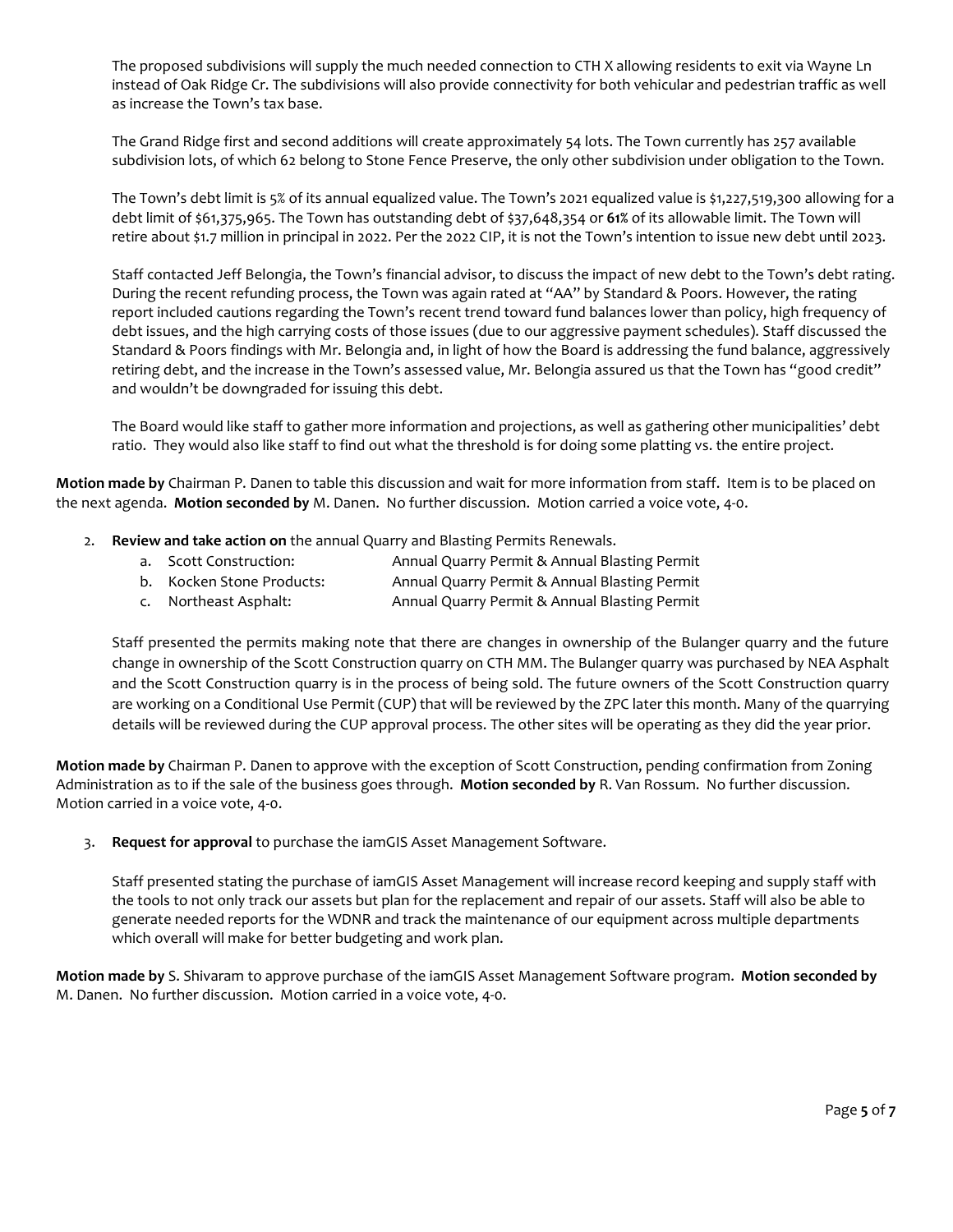4. **Request for approval** to purchase a 2022 Bobcat E50 Mini Excavator.

Staff presented and advised that the Town would need to order the Excavator now in this calendar year as if we order it in 2022, the price will increase as much as \$5,000 or more. Item is already in 2022's budget and was approved. This would alleviate the town from having to rent an excavator at a daily rate.

**Motion made by** M. Danen to approve purchase of Mini Excavator. **Motion seconded by** S. Shivaram to approve the purchase of a 2022 Bobcat. No further discussion. Motion carried in a voice vote, 4-0.

5. **Approve** Resolution 2021-045 – Approval for the Use of Sixty Foot Roadway Right-of-Ways in Stone Fence Preserve for Prairie Clover Court.

**Motion made by** R. Van Rossum to approve R-2021-045 of Sixty-Foot Right-of-Ways for Prairie Clover Court. **Motion seconded by** S. Shivaram, no further discussion. Motion carried in a voice vote, 4-0.

# **COMMUNICATIONS:** None.

# **ORDINANCES:**

- 1. Third & Final Reading
	- a. Ordinance 2021-021 Repeal and Recreate Section 1-19, Chapter 1, General Provisions Article II, Fees and Penalties.

**Motion made by** S. Shivaram to approve Ordinance 2021-021. **Motion seconded** by M. Danen. No further discussion. Motion carried in a voice vote, 4-0.

#### **REPORTS:**

| Administrator:               | None |
|------------------------------|------|
| Planner:                     | None |
| <b>Zoning Administrator:</b> | None |
| Treasurer:                   |      |

• Tax bills should be going out soon, with residents being able to pay with cash, credit card or check if coming in person to the Community Center. If paying by credit card ONLINE, would have to go to the Brown County Treasurer.

# **Clerk:** None

**Engineer:**

• Working on Beau Rivage retention pond.

# **Public Works Director:**

• Received two requests form Heritage Heights for a street light at intersection. Board previously stated a light wasn't needed. Wanted to know if this needs to be discussed. The approximate cost would be \$1,400.

# **Park & Recreation Director:**

• Volunteers are grooming winter trails on the golf course.

**Fire Department:**

• Finished the inspections for 2021

# **Board Comments:** None

# **APPROVAL OF THE VOUCHERS:**

**Motion made by** R. Van Rossum to approve the vouchers. **Motion seconded by** M. Danen. No further discussion. Motion carried in a voice vote, 4-0.